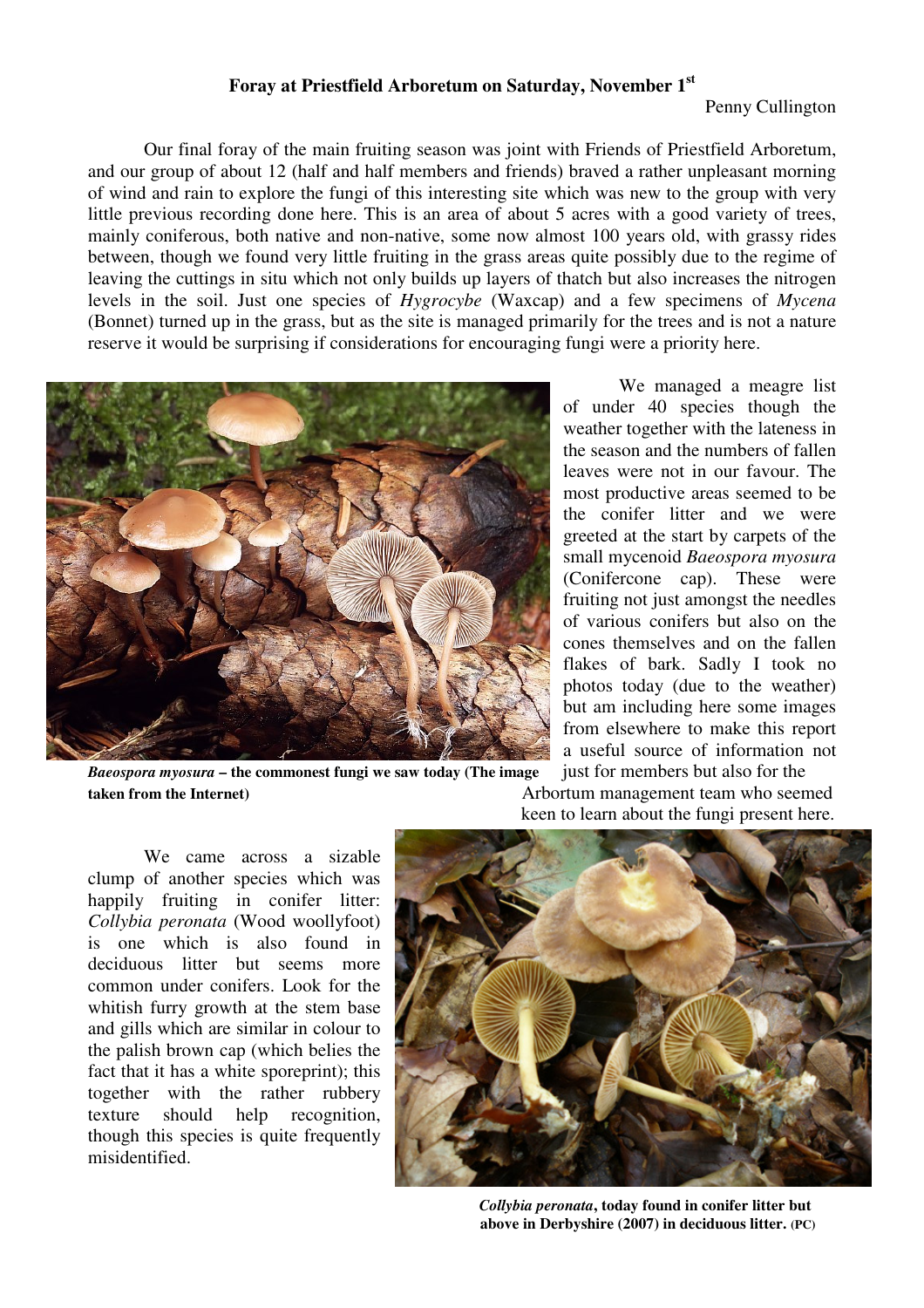

*Lepista nuda* from Pulpit Hill, Bucks, earlier this year. (NW) is **not** recommended unless you

Another common species we found, again under conifer today though not confined to this substrate, was *Lepista nuda* (Wood Blewit). A popular edible species which at first sight would seem easy to recognise due to its sweet smell and beautiful lilac gills and stem, it should be noted that other poisonous fungi (from the genus *Cortinarius* – Webcap) can also sport these colours. A sporeprint is a good way to sort the sheep from the goats here: pale salmon pinkish in the *Lepista* but rusty brown in all species of *Cortinarius*, some of which are deadly poisonous! A point here: collecting for the pot are either very experienced or

have a knowledgeable mycologist to hand to check your identification first. Incidentally, to take a sporeprint cut the cap off the stem and place it gills down on a piece of paper (white is best if you suspect the spores are dark, conversely dark is best if you suspect the spores are pale). Cover with a pot / bowl to prevent air currents and leave for several hours / ideally overnight in a cool spot (but not the fridge). Admire in the

morning!

 Of the brackets we found on wood, the most unwelcome from the point of view of the health of the trees was *Heterobasidion annosum* (Root rot). A species mainly found on conifer wood but one which will also spread to and attack deciduous trees, it is considered a serious pathogen. It has a strong distinctive resinous 'fungussy' smell, and was growing on several fallen pine trunks we came across. More information is available online if required.



*Heterobasidion annosum* **(The image taken from the Internet)** 

There are six species of *Mycena* (Bonnet) on our list; only one, *M. galopus* (Milking bonnet) was identifiable in the field, this due to its dcharacteristic white juice which exudes from the stem when damaged. The rest needed microscope work to name as is often the way with this genus. Continuing the conifer theme here, two of the species only occur in conifer litter and are not that often recorded. These were *Mycena cinerella* (Mealy bonnet) and *M. capillaripes* (Pink edge bonnet), and I was pleased to have a chance to work on them as it's the first time I've seen either of these species this year. The first has a distinctive smell of meal or flour and also has decurrent gills (gills which slope down the top of the stem rather than joining the stem abruptly). The second has a smell of bleach and a faintly pinkish beige coloured edge to the gills which one needs a x10 lens to see in the field but it becomes clearer under higher magnification. Their caps are less than 1 cm